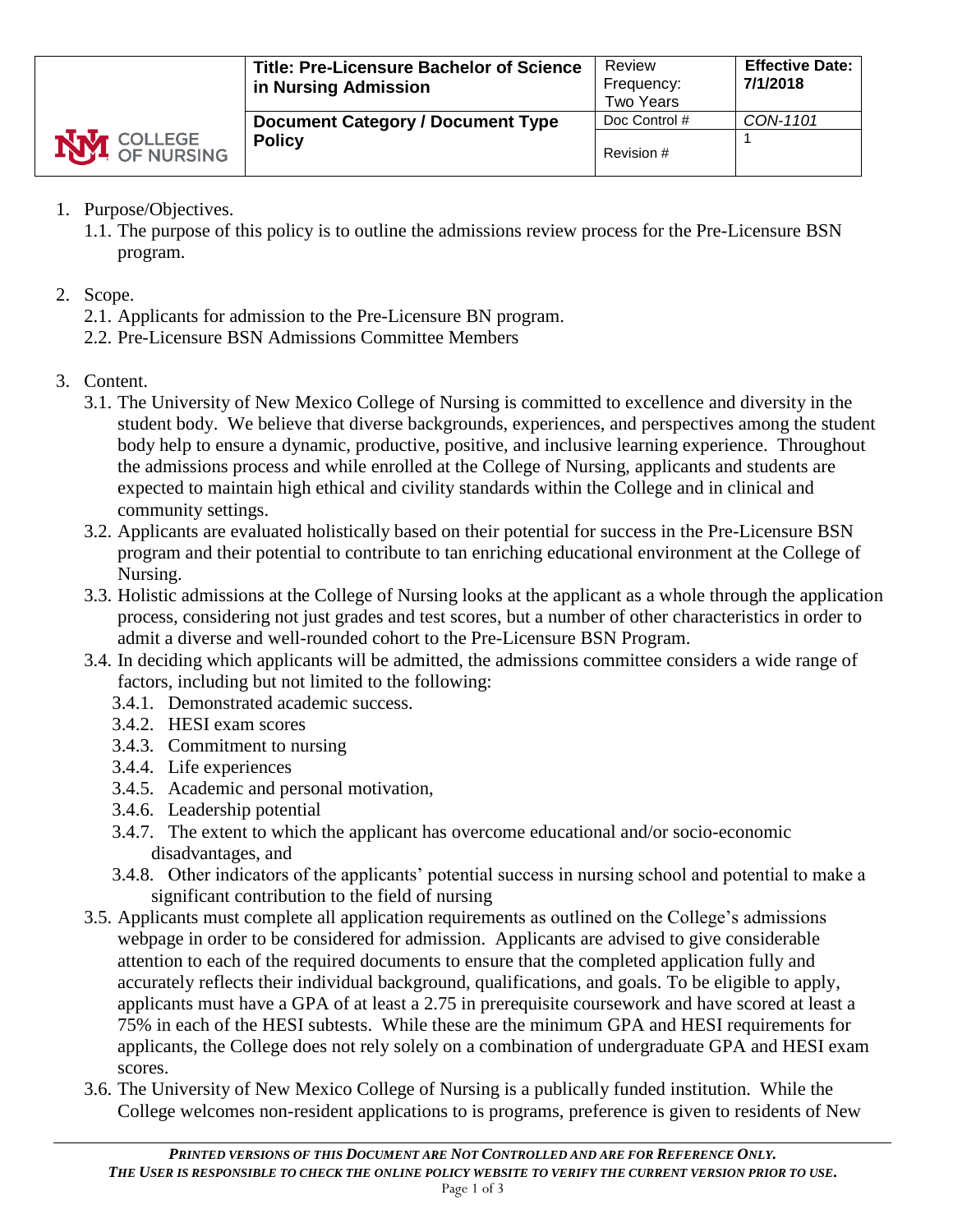Mexico and to members of federally-recognized tribes which are located wholly or partially within the state. Among resident applicants, we take into account geographic diversity within the state.

- 3.7. Each year the College receives many applications from a highly qualified and diverse pool of applicants who, if admitted, would succeed in nursing school. Due to the small size of our program, we regrettably are unable to offer admission to many qualified applicants.
- 3.8. The College of Nursing adheres to the equal opportunity policies of The University of New Mexico and makes reasonable accommodations for students with disabilities.
- 4. Responsibilities.

| <b>RESPONSIBILITIES</b>     |                                                                                |  |  |  |  |
|-----------------------------|--------------------------------------------------------------------------------|--|--|--|--|
| <b>Position/Title/Group</b> | <b>Requirements/Expectations/Duties</b>                                        |  |  |  |  |
| Associate Dean for          | Responsible for assuring adherence to this policy.                             |  |  |  |  |
| Education and               |                                                                                |  |  |  |  |
| Innovation                  |                                                                                |  |  |  |  |
| <b>BSN Program Director</b> | Responsible for assuring adherence to this policy.                             |  |  |  |  |
| <b>BSN Admissions</b>       | Responsible for assuring adherence to this policy.                             |  |  |  |  |
| <b>Committee Chair</b>      |                                                                                |  |  |  |  |
| <b>CON Student Services</b> | Responsible for understanding and adhering to this policy to ensure applicants |  |  |  |  |
|                             | receive quality information.                                                   |  |  |  |  |

- 5. Records Applicability/Retention
	- 5.1. Documentation related to this policy will be maintained in accordance with UNM Administrative Policies and Procedures, UAPPM Policy 6020, and applicable requirements of the New Mexico Public Records Act, N.M.S.A § 14-3-1 et. seq.
	- 5.2. This policy shall be subject to periodic review by the faculty and as requested by the Dean
- 6. External Reference(s). 6.1. None
- 7. Internal Reference(s).

7.1. College of Nursing website:<https://hsc.unm.edu/college-of-nursing/education/admissions/>

8. Definitions.

8.1.

- 9. Key Words.
	- 9.1. Admission, holistic admissions, applicants
- 10. Attachments. 10.1.
- 11. Approval Authority.